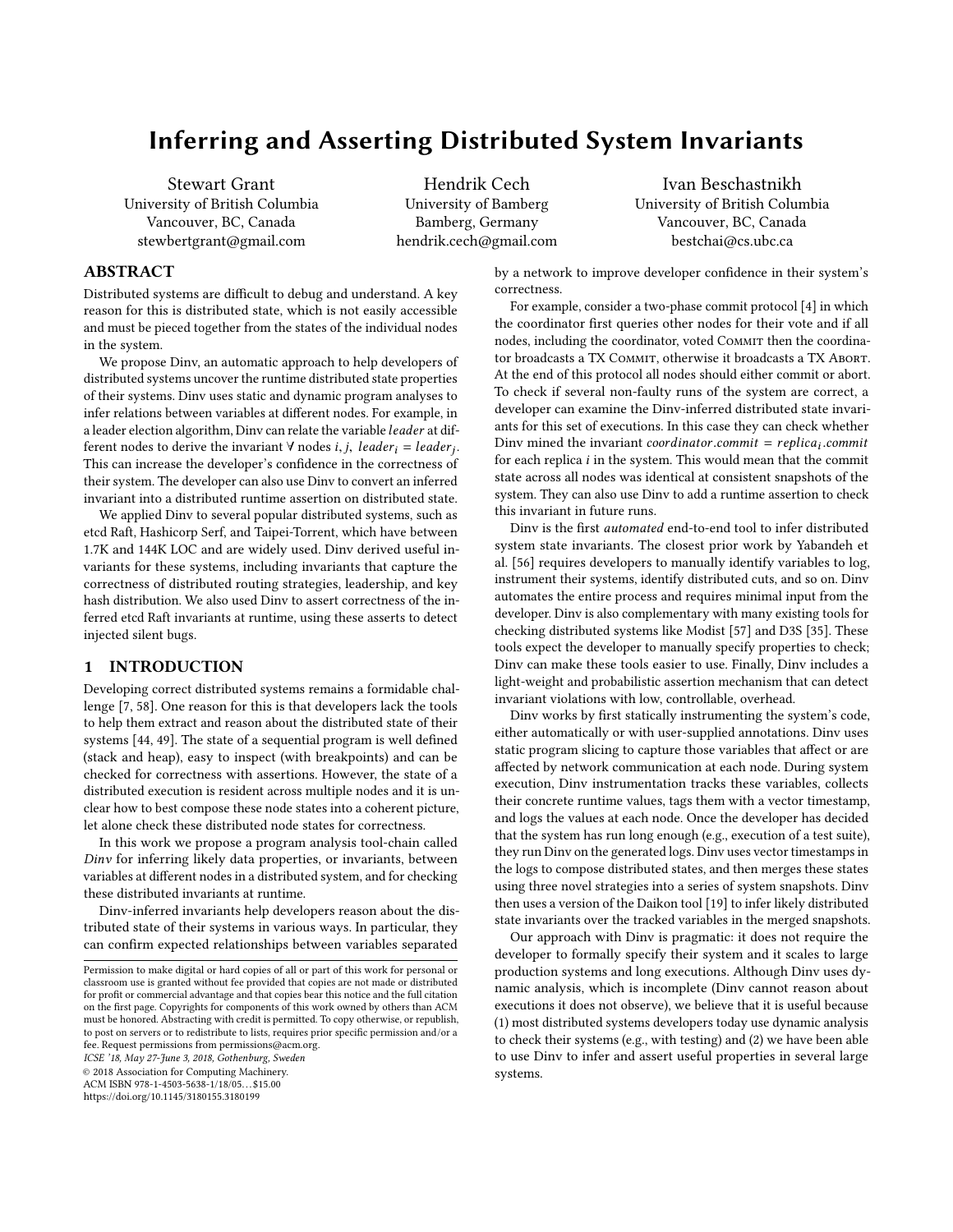<span id="page-1-1"></span>

Figure 1: Overview of the invariant inference steps in Dinv.

We evaluated Dinv by using it to study four systems written in Go: Coreos's etcd [\[14\]](#page-10-9), Taipei-Torrent [\[27\]](#page-10-10), Groupcache [\[20\]](#page-10-11), and Hashicorp Serf [\[25\]](#page-10-12). We targeted different safety and liveness properties in these large systems and ran Dinv on a variety of executions of each system. For example, etcd uses the Raft consensus algorithm [\[42\]](#page-10-13) and we checked that the Raft executions we induced satisfy the strong leader principle, log matching, and leader agreement. We used Dinv over several iterations to infer distributed state invariants that confirmed that the executions we studied satisfy each of the targeted properties. We also used Dinv's assertion mechanism to catch bugs injected into Raft that silently violate three key Raft invariants. We evaluated Dinv's overhead and found that it can instrument etcd Raft in a few seconds and that 5 logging annotations in a Raft cluster of 6 nodes induced a 13% system slowdown and used 1KB/s of extra bandwidth.

To summarize, this paper makes the following contributions:

- $\star$  We propose a static analysis technique for automatically detecting variables which comprise distributed state.
- $\star$  We propose a hierarchy of three strategies for grouping global system states (snapshots) for invariant inference and show that each strategy is useful for detecting different types of distributed invariants.
- $\star$  We describe a runtime distributed invariant checking mechanism based on real-time snapshots. We evaluate its efficacy by using it to find injected silent bugs in etcd Raft.
- $\star$  We implemented the above techniques in Dinv, an open source tool [\[17\]](#page-10-14), and evaluate it on a variety of complex and widely used Go systems that have between 1.7K and 144K LOC.

### <span id="page-1-2"></span>2 DISTRIBUTED STATE BACKGROUND

In this section we overview our model of distributed state and how it can be observed from the partially ordered logs of an execution.

We consider a system composed of a number of nodes, each of which has an independent thread of execution. During a node's execution, each instruction is an event and an event instance refers to a specific event (we sometimes use event for both). The state of a node at an event instance is the set of values for all the variables resident in the nodes memory. The state of a node can be recorded by writing the variable values to a log. Event instances on a single node are totally ordered.

In this paper we consider message passing systems in which sending and receiving events create a partial ordering of event instances across nodes. Dinv uses vector clocks to establish this happened-before ordering [\[39\]](#page-10-15). Using a log of vector clocks, causal chains of events from an execution can be analyzed. We use log to refer to the sequence of node states paired with vector clocks

generated in a single execution of the system. Section [3.1](#page-1-0) discusses how Dinv automatically instruments systems to write states, and vector clocks to a log.

Most of Dinv's analyses run on a log produced by a system after it has executed. Detecting meaningful distributed invariants requires determining valid combinations of concrete node states to use for inference. For a given log, a consistent cut is a set of events such that if an event  $e$  happened before event  $f$  (according to vector clocks), then if  $f$  is in the cut,  $e$  is also part of the cut. Local states on the frontier of a cut form a global state. The complete set of global states which occur during the execution of a system form a lattice. A point in this lattice is an n-tuple of local node states composing a single global state. A lattice edge connects two global states,  $g \rightarrow h$ , if g happened before h (again, according to vector clocks) and the vector clock timestamps of  $q$  and  $h$  are separated by a single increment in logical time. A ground state is a global state in which all messages sent up until that point have also been received (i.e., no messages are in flight) [\[1\]](#page-10-16). Sections [3.2](#page-2-0) and [3.3](#page-3-0) cover Dinv's global state analysis. Next, we detail Dinv's design.

### 3 DINV DESIGN

Automatically inferring distributed invariants requires resolving three research challenges:

- (1) What state should be logged and when?
- (2) How to infer distributed invariants from logged state?
- (3) How to enforce inferred distributed invariants?

Dinv's analyses are a step by step procedure for solving these challenges (Figure [1\)](#page-1-1). This section details each step of the analysis.

#### <span id="page-1-0"></span>3.1 System instrumentation

Challenge 1: What state should be logged and when? Determining state to log is difficult because state with interesting distributed properties is hard to identify. For example, some state is local to the node and is unaffected by other nodes in the system; distributed invariants over such state are uninteresting. We propose and use the following heuristic: interesting distributed state must have dataflow to or from the network.

Variables which interact with the network can be detected statically using program slicing [\[43,](#page-10-17) [52\]](#page-10-18). Forward slices rooted at network reads, and backward slices from network writes identify the affected and affecting variables, respectively. We developed an interprocedural slicing library for Go, and use Go's networking conventions to statically identify network reads and writes. Variables contained in slices rooted at network calls comprise the set of network interacting variables. Figure [2](#page-2-1) lists partial code from Serf [\[25\]](#page-10-12) that implements the SWIM protocol [\[16\]](#page-10-19). We will use this example throughout the paper. Logging point L1 on line 12 logs variables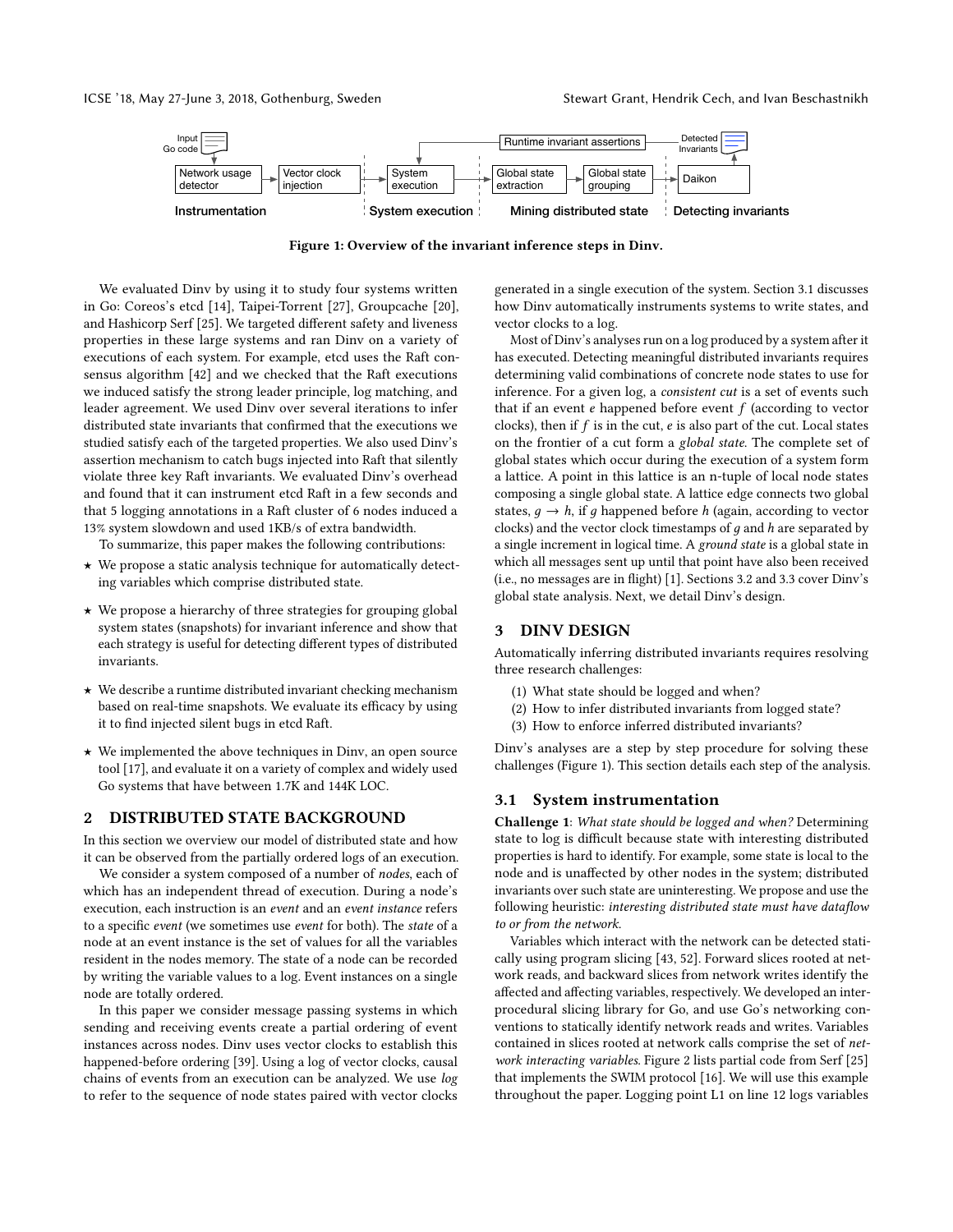L2

<span id="page-2-2"></span>

| Instrumentation strategy Location choice Variables choice |        |                |
|-----------------------------------------------------------|--------|----------------|
| Function entrances/exits                                  | Auto   | Auto           |
| Network calls                                             | Auto   | Auto           |
| User-defined annotations                                  | Manual | Manual or Auto |

Table 1: Instrumentation strategies and the control (automatic/manual) offered by each strategy for selecting state logging location and the set of logged variables.

transitively affected by the network read on line 3. Affected variables are underlined in the listing.

When should state be logged? Network interacting variables may be used throughout a system's codebase. Invariant inference depends crucially on where in the code the values of these variables are logged — logging at different points may produce wildly different invariants. For example, to infer the mutual exclusion invariants variables must be logged inside a critical section; if not, then the captured state would not reflect that the node ever executed a critical section, a critical omission!

Dinv provides developers with three mechanisms to control where to log state (Table [1\)](#page-2-2). Two of these automate the choice of locations (function entrances/exits or network calls) and choice of state (all network interacting variables). The third strategy provides the developer with fine-grained control over where and what state to log.

Figure [2](#page-2-1) illustrates two logging annotations: L2 a  $\sqrt{\omega}$ dump annotation (line 6) and L1 a parameterized Dump statement (line 12). The first logs distributed state when a Ping is received, the second logs state before checking for timeouts.

Tracking partial order. Vector clocks are a canonical means for recording the happens-before relation in a distributed system [\[39\]](#page-10-15). Dinv automatically instruments any Go program that uses Go's networking net library with vector clocks. It does this by detecting uses of the net library and by mutating the abstract syntax tree. Dinv supports common protocols like IP, UDP, TCP, RPC, and IPC. Vector clocks are appended or stripped from network payloads, and the original function is executed on the instrumented arguments. For example, a network write like conn.Write(buffer) is transformed into dinv.Write(conn.Write,buffer).

In summary, our solution to challenge 1 is to log only the variables that interact with the network, at automatically generated, and user specified lines of code. Next, we explain how the logs generated by the execution of instrumented nodes are analyzed to infer distributed invariants.

# <span id="page-2-0"></span>3.2 Extracting global states

Challenge 2: How to infer distributed invariants from logged state? An omnipotent observer can establish a total order on all distributed events. In practice, an ordering that is feasible to derive is the happens-before relation, defined by the causal precedence of sent, and received messages. The happens-before is a partial ordering on events. We use lattice to refer to this ordering.

Each point in the lattice is a consistent cut (defined in Section [2\)](#page-1-2) of the logged execution, and the entire lattice is the set of all consistent cuts [\[3,](#page-10-20) [12\]](#page-10-21). Figure [3](#page-2-3) relates a message sequence diagram, to its

<span id="page-2-1"></span>

|  |  |  |  | 1 func (s serfNode) serf(conn UDPConnection) { |
|--|--|--|--|------------------------------------------------|
|--|--|--|--|------------------------------------------------|

- 2 **for** true {<br>3 mso =  $\epsilon$
- $msq := conn.Flead()$
- 4 **switch** msg.Type {
- 5 **case** PING:
- 6 //@dump
- 7 conn.WriteToUDP("ACK", msg.Sender)
- $8$  break<br> $9$  case G 9 **case** GOSSIP:
- 10 s.Events = append(s.Events, msg.Event)
- 11 }

12 dinv.Dump("L1",msg.Type,msg.Sender,msg.Event,s.Events) L1

- 13 timeout := s.CheckForTimeouts()
- 14 **switch** timeout.Type {
- 15 **case** PING:
- 16 conn.WriteToUDP("PING",timeout.Node)
- 17 break<br>18 **case** G
- 18 **case** GOSSIP:
- 19 gossip(s.Events)
- 20 break
- 21 } } }

Figure 2: Code excerpt from Serf with underlined network interacting variables contained in the forward slice from  $conn. Read()$  on line 3. Line 6 (L2) and line 12 (L1) are example instrumenting annotations.

<span id="page-2-3"></span>

Figure 3: (a) Message-sequence diagram of an execution of code in Figure [2](#page-2-1) with two nodes, their local vector clocks paired with each event (in brackets), and message deltas computed for each event  $(-1,0,+1)$ . (b) (Partial) lattice of the execution. Each vertex displays the corresponding vector time and ground states are bolded.

corresponding lattice for an execution of the code in Figure [2](#page-2-1) with two nodes. A lattice point, is a global state composed of an n-tuple of local states. Global invariants, or invariants that hold across multiple nodes, are testable by extracting the corresponding global state from a log, and asserting the invariant on that state.

Due to its generality, this lattice analysis incurs significant complexity. In the worst case, an execution without messages with  $n$ nodes and *e* events will produce a lattice of size *e<sup>n</sup>*.<br>Because testing invariants on an exponential num

Because testing invariants on an exponential number of states is infeasible, we propose ground states [\[1\]](#page-10-16) as a heuristic for reducing the number of lattice points to test for invariants. A ground state is a consistent cut with the additional constraint that all sent messages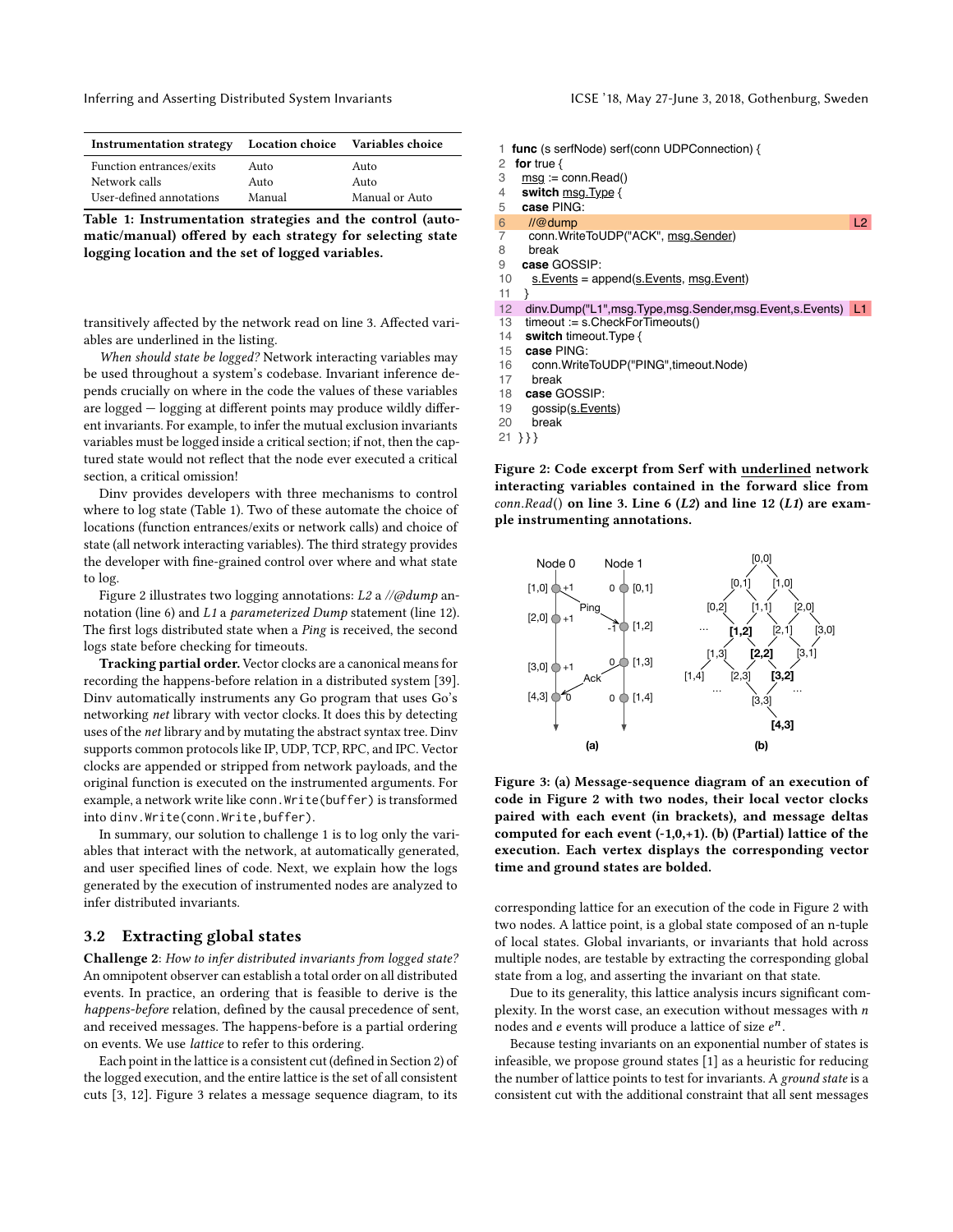L1

<span id="page-3-1"></span>

Global State 3

Figure 4: Execution of SWIM code from Figure [2.](#page-2-1) Node 1 responds to a Ping from Node 0. Concurrently Node 2 propagates Node 3's Gossip message. <sup>L</sup><sup>1</sup> & L<sup>2</sup> mark local logged state (messages & events in Figure [2\)](#page-2-1). Dashed lines mark three global states (which are also ground states), each an ntuple of the closest local node states above the dashed line.

 $\bigcirc$  L1

have been received (i.e., no messages are in flight). Intuitively a ground state is a line through a message sequence diagram which does not cross any messages (see Global States in Figure [4\)](#page-3-1).

Analyzing just the ground states reduces completeness: a global state which is not a ground state may violate an invariant. However, distributed algorithms are typically specified with invariants over ground states, when the system has acquiesced and all messages have been processed. As well, inference on ground states reduces analysis time by orders of magnitude, and provides a quality sample of global states in real systems<sup>[1](#page-3-2)</sup>.

A variety of lattice construction algorithms exist [\[21\]](#page-10-22). Longrunning executions of loosely communicating systems can easily generate lattices larger than main memory. To avoid this, Dinv utilizes a sequential antichain algorithm which generates a lattice level by level. Generating level n of a lattice requires a log and level  $n - 1$  of the lattice. This allows Dinv to flush most of the lattice to disk as just two levels must be maintained in memory.

Ground states are computable with a linear scan of both a log and lattice. First, a log is scanned and a delta of (sent <sup>−</sup> received) number of messages is calculated per local event on each node. For example, if by some event e a node had sent <sup>3</sup> messages, and received <sup>1</sup> message, e's delta is <sup>+</sup>2. The lattice is then scanned, and for each global state the deltas of each local event in a global state are summed. A sum of 0 identifies a ground state (e.g., Figure [3\)](#page-2-3).

Lost messages pose a theoretical threat to ground state analysis: a single message loss rules out future ground states. In practice, lost messages do not affect receiver's state and are functionally equivalent to local events at the sender. Dinv handles executions with lost messages by detecting lost messages using vector clock timestamps and omitting them from the ground state computation.

The first component of our solution to the challenge of inferring distributed invariants from logged state is to infer invariants over

<span id="page-3-3"></span>

Figure 5: The merging of local states from 3 global states by our three grouping strategies. On the left each Global State corresponds to a dashed line from Figure [4.](#page-3-1) Logged local states are marked by gray circles, each contains the variables listed on Figure [2](#page-2-1) line 12. On the right are group id's from the respective strategies AS: all-states, SR: send-receive, and TO: total order. Highlighted is a group of states merged by all-states. In bold is a group of states merged by send-receive.

ground states. We choose this approach because it is scalable and makes no assumptions about the system.

### <span id="page-3-0"></span>3.3 Strategies to group global states

Example the state of global rates in the matrix in the state and the state and the state and proposition of the state and the state and the state and the state and the state and the state and the state and the state and th Some invariants hold globally at all times, but others hold during protocol-specific event sequences and between select nodes. Without apriori system knowledge, many possible combinations of global states may support or refute an invariant. The possible combinations of global states in a lattice is  $2^{e^n}$ , which is intractable to analyze (and also largely redundant) for real systems. Our goal is to automatically tease apart distinct protocols, group the global states in which they executed, and infer invariants on the group. Our solution relies on the observation that many protocols are specified as causal chains of events. One of our research contribution is a set of 3 strategies for grouping global states for invariant inference:

- (1) group all global states together (all-states)
- (2) group states by sending and receiving node pairs (send-receive)
- (3) group states by totally ordered message sequences (total-order)

Figure [4](#page-3-1) is an example execution showing two protocol specific causal chains (Ping-Ack and Gossip-Gossip), included are three global states (shown as dashed lines). Figure [5](#page-3-3) further shows how the global states in Figure [4](#page-3-1) are decomposed by each strategy, and how the state tuples with matching identifiers (highlighted) are grouped for further invariant inference. We will use Figure [5](#page-3-3) to explain each strategy.

<span id="page-3-2"></span><sup>&</sup>lt;sup>1</sup> For completeness Dinv allows users to analyze all global states at the cost substantial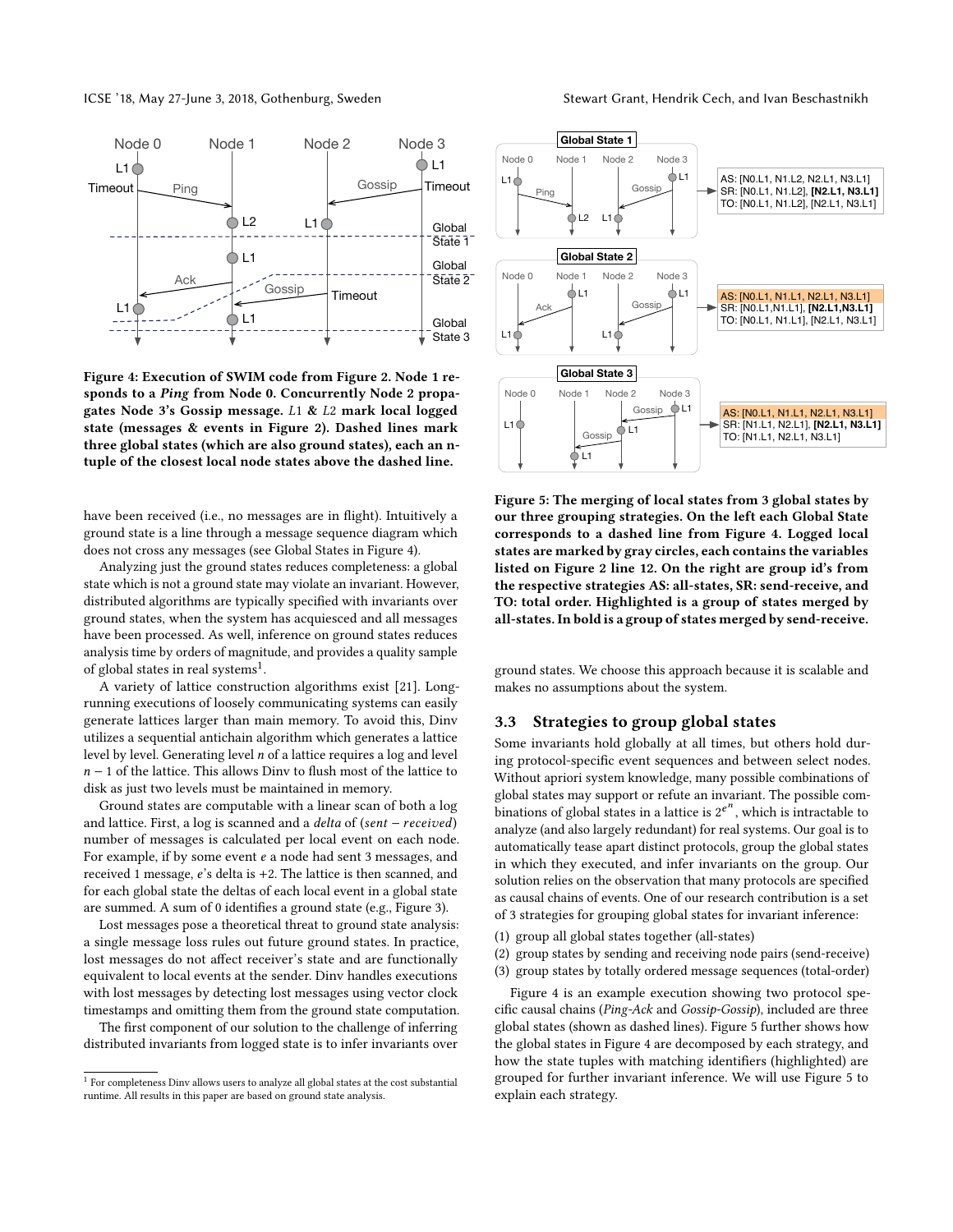1 func AssertLeadershipAgreement() bool

```
2 for i:= 0; i < len(assert.Node) – 2; i++ // i is a nodeID index
```

```
3 if assert.GetVar(i, "leader") != assert.GetVar(i+1, "leader")
```

```
4 return false
```
5 return true

Listing 1: A distributed assertion that checks that all nodes in a cluster agree on the leader.

system design and radically decrease the space of possible groupings. Dinv further scales its analysis by, for example, discarding identical logged instances of node states which span separate global states since these provide no new information.

Next, we explain how Dinv infers invariants using a modified version of Daikon.

# 3.4 Inferring distributed invariants

Daikon [\[19\]](#page-10-8) is designed for sequential system and does not support inference over partially ordered collections of states with disjoint variable sets. Further, Daikon includes templates for binary and ternary invariants, and does not support n-ary invariants necessary for distributed specifications.

Dinv uses Daikon by presenting it with a synthetic program point that corresponds to a distributed state. However, in a sequential program the same variables are always present at each program point and merged states may be composed of different sets of variables from various logging points. Our solution, reviewed in Section [3.3,](#page-3-0) is to only merge states with identical sets of variables<sup>[2](#page-4-0)</sup>.

We also added several n-ary templates, such as equality, to Daikon. Inferred invariants span the local state of all nodes. For example the group [N1.L1, N2.L1, N3.L1] from Figure [5'](#page-3-3)s Global State 3 TO would have the invariant Node1.Events = Node2.Events = Node3.Events, rather than the two binary invariants. This reduces effort in comprehending relations spanning more than two nodes.

### 3.5 Asserting inferred invariants

Challenge 3: How to enforce inferred distributed invariants? Dinv includes an assertion library to help developers check inferred distributed safety properties at runtime with user-defined assertions (Listing [1](#page-4-1) shows an example). Prior approaches to checking distributed predicates [\[35,](#page-10-7) [46\]](#page-10-23) rely on variants of the global snapshot algorithm based on logical clocks [\[9\]](#page-10-24). By contrast, Dinv uses a light-weight real-time global snapshot algorithm for assertions.

Dinv's real-time assertions have 3 components: a round trip time (RTT) estimator, a physical clock synchronizer, and an assertion algorithm. The RTT estimator periodically pings other nodes and computes an estimate of RTT between each node. To synchronize clocks Dinv uses the Berkeley algorithm [\[24\]](#page-10-25).

The assertion algorithm works as follows. When a node A executes an assertion statement, A blocks until the asserted predicate is resolved. First, using the RTT estimator, A schedules a state snapshot time  $t$  that is in the future by the largest RTT from  $A$  to the other nodes. Next,  $A$  sends a snapshot request with time  $t$  and requested variable names to all nodes. On receiving a request from

All-states strategy. The most general form of system invariant, is one which holds on all observable state, and between arbitrary nodes. All-states merges all local states of a global state together regardless of causality between them. Each local state has an ID: (nodeID.loдID), where nodeID denotes the node and logID denotes the logging statement. A merged set of such IDs form a groupID:  $[(node_0.log_i), \ldots, (node_n.log_j)].$  Merged local states which share a ground consider for invariant inference groupID, are grouped together for invariant inference.

Figure [5](#page-3-3) shows All-states (AS) merging all local states from the three global states. The groupID resulting from all-states merging Global State 1 is [N0.L1, N1.L2, N2.L1, N3.L1]; no other merged state shares this groupID. Merged states from Global State 2, and Global State 3, highlighted in orange, share the groupID [N0.L1, N1.L1, N2.L1, N3.L1]. GroupIDs produce multiple groups when there is more than one logging statement per node. Using the logID as a component of a groupID ensures that each merged state in a group contains exactly the same variables, as separate logging statements need not contain the same set of variables. Invariants inferred by the all-states strategy are the strongest, as they hold across the largest sample of observable states and across all nodes.

Send-receive strategy. Many protocols dictate the behavior between pairs of nodes. The send-receive strategy merges together the states of directly communicating pairs of nodes. Send-receive groupIDs have the form  $[(node_p.log_i), (node_q.log_j)],$  where  $node_p$ <br>communicated with node, and log, executed before the communi communicated with node<sub>q</sub> and log<sub>i</sub> executed before the communication and  $log<sub>j</sub>$  executed after the communication. For example, in Figure [5](#page-3-3) Global State 1 send-receive (SR) has two groups: the first group, [N0.L1,N1.L2], corresponding to the Ping between Node 0 and Node 1; and, group [N2.L1,N3.L1] captures the Gossip message.

An advantage to this strategy is that properties which hold after communication, but not at all times, are tested on subsets of states. Invariants like those that depend on eventual consistency require this for detection. From our running example; each SWIM node maintains a list of events which are synchronized with Gossip messages. If the invariant  $N1.events = N2.events$  was tested on the AS group from Figure [5](#page-3-3) highlighted in orange, the invariant would be violated because in Global State 2 Node 1 has not yet received the Gossip message. In contrast, if the same invariant was tested on the send-receive group [N1.L1, N2.L1] from Global State 3, it would hold because Node 1 synchronized its events after receiving the message.

Total-order strategy. Fine-grained protocols, such as leader election, dictate a causal behavior across multiple nodes. The totalorder strategy merges the local states from causal chains of communicating nodes. The groupID for this strategy has the form  $[(node_p.log_i), \ldots, (node_q.log_j)],$  such that the local state  $(node_p.log_i)$ <br>bannened before  $(node_p_1, load_q_2)$  and all intermediate  $(node_j_1, load_q)$ happened before  $(node_q.log_j)$  and all intermediate  $(nodeID, logID)$ <br>pairs. In Figure 5 the  $TQ$  merged group [N1 I 1 N2 I 1 N3 I 1] from pairs. In Figure [5](#page-3-3) the TO merged group [N1.L1,N2.L1,N3.L1] from Global State 3 is the result of merging all local states along the Gossip messages causal path from Node 3 to Node 1.

Total-order has the same ability as send-receive to detect eventual consistency in Serf, but it detects it in a stronger context. In the case of Global State 3 group [N1.L1,N2.L1,N3.L1], the invariant N1.events = N2.events = N3.events would be inferred.

Our complete solution to challenge 2 is to infer invariants on groups of global states merged by one of three strategies. These strategies encode heuristics informed by best practices in distributed

<span id="page-4-0"></span> $^2\mathrm{As}$  a more advanced heuristic, Dinv also supports analysis of intersections of logged variables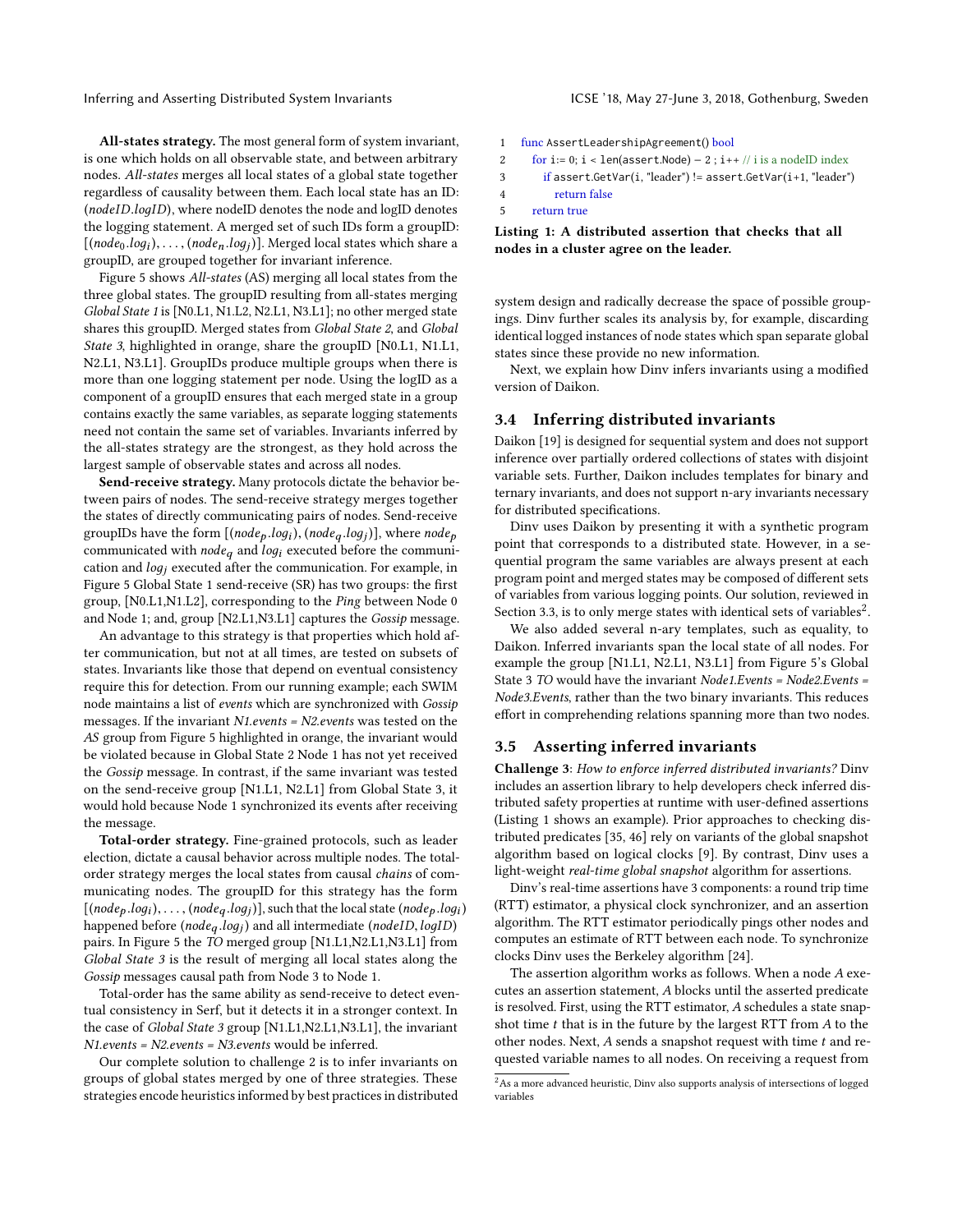A, a node  $B$  creates a thread that sleeps until  $t$ . Once  $B$  reaches t, this thread snapshots the values of the requested variables and sends these to A. Once A has received all the snapshots it needs, it evaluates the asserted predicate.

Scheduling snapshots with physical clocks, even if they are synchronized, has the disadvantage that the resulting snapshot may violate the happens-before relation (e.g., node  $C$  snapshots its state, send a message to node D, and then D snapshots its state). To avoid inconsistent snapshots Dinv uses vector clock timestamps to determine if a snapshot represents a ground state for the system. If not, Dinv logs the failure to assert, skips the assertion, and will retry the assertion the next time it is reached.

Due to blocking semantics, asserts in frequently executed code can reduce performance. Dinv allows developers to mitigate this with probabilistic assertions, which execute with some user-defined probability. We expect developers to use high probabilities during testing, for precision, and low probabilities in production, for performance.

Our solution to challenge three is a mechanism for probabilistic distributed assertions.

# 4 IMPLEMENTATION

Dinv is implemented in  $8K^3$  $8K^3$  lines of Go code [\[17\]](#page-10-14). It has been tested on Ubuntu 14.04 & 16.04, and relies on Go 1.6. Dinv implements an optimized version of the vector clock algorithm and uses a manually-constructed database of wrapper functions for Go's net. We use Go's AST library to build, traverse, and mutate the AST of a program for instrumentation. Dinv's state instrumentation builds on control and data flow algorithms in GoDoctor [\[28\]](#page-10-26). Dinv uses Daikon version 5.2.4.

# 5 APPLYING DINV TO COMPLEX SYSTEMS

In this section we describe our methodology for evaluating Dinv on complex systems in Section [6.](#page-5-1) For our example we use Serf's eventually consistent group membership property. Prior to this evaluation we had no knowledge about the systems we analyzed, with the exception of the paper describing Raft [\[42\]](#page-10-13). In the evaluation we used Dinv in concert with documentation and source code to understand each system. We highlight four techniques we used and that we believe make Dinv more usable.

When applying Dinv to a new codebase we used its completely automated facilities to survey the systems invariants to learn about its behavior. Initially, we instrumented  $Serf^4$  $Serf^4$ , which injected 400 logging statements that logged 20-40 variables each. We ran the system's test suite, and processed the logs with Dinv. The merging strategies parsed the log into 1000 groups of global states. In aggregate across all groups, Daikon inferred approximately 1 million invariants, many of which related constants. We used the massive set of invariants to identify variables relevant to consistency. Using line numbers as indexes into the source code we refined our analysis to a smaller set of functions.

A second execution, resulted in 50 groups and a total of 1,700 invariants. all-states invariants falsified node state equality, so we deduced that consistency did not hold globally at all times. We examined send-receive invariants for a fine-grained view of the system. The updates were fully observable by monitoring assignments to a single structure which maintained the cluster's health, so we composed dump statements to instrument this structure. Running the tests again, while logging only the cluster's health, resulted in 25 groups, with a total of 40 inferred invariants. Send-receive, and totalorder outputs were composed of the desired equality invariants between the node states.

In our evaluation of Dinv with three other complex systems, we followed the above approach of iterativly refining the logged variables to zero in on properties over key distributed state.

To generate assertions from the inferred invariants we manually wrote boolean functions (e.g., Listing [1\)](#page-4-1) to check an invariant across nodes at runtime. Section [7](#page-7-0) describes our experiences with using the assertion mechanism.

# <span id="page-5-1"></span>6 EVALUATION: INFERRING INVARIANTS

In the following section we use Dinv to analyze four systems: Hashicorp Serf [\[25\]](#page-10-12) (our running example), Groupcache [\[20\]](#page-10-11), Taipei-Torrent [\[27\]](#page-10-10), and Coreos's etcd [\[14\]](#page-10-9). We describe each system and their properties, and report on invariants detected by Dinv and what they tell us about the correctness of the system. Table [2](#page-6-0) overviews the invariants we targeted in our study.

Experimental setup. All inference experiments were run on an Intel machine with a 4 core i5 CPU and 8GB of memory, running Ubuntu 14.04. All applications were compiled using Go 1.6 for Linux/AMD64. Experiments were run on a single machine using a mixture of locally referenced ports, and iptable configurations to simulate a network. Runtime statistics were collected using runlim [\[47\]](#page-10-28) for memory and timing information, and iptables for tracking bandwidth overhead.

# 6.1 Analyzing the SWIM protocol in Serf

Serf [\[25\]](#page-10-12) is a system for cluster membership, failure detection, and event propagation. Serf has 6.3K LOC and is used by HashiCorp in several major products. Serf builds on a gossip protocol library based on SWIM [\[16\]](#page-10-19).

Each SWIM node maintains an array of all other nodes liveness state: alive, suspected or dead. A suspected failure is gossiped when heartbeat messages are not acknowledged, and complete failures (dead) is gossiped once a specified subset of nodes suspect a failure. Throughout this process, node state updates are attached to pings, ping-reqs and acks, and spread by gossip messages to ensure eventual consistency. A receiving node j applies updates it receives only if it does not have more recent information. Dinv can observe this property by logging state changes, i.e., node i sets node  $k$ 's state to *alive*. The **send-receive** strategy inferred the invariant  $node_i.stateOfK = node_j.stateOfK$ , for all pairs of nodes *i* and *i* Eurther the **total-order** strategy inferred the invariant nodes i and j. Further, the total-order strategy inferred the invariant node<sub>i</sub>.stateO f K = node<sub>j</sub>.stateO f K =  $\cdots$  = node<sub>m</sub>.stateO f K on all transitive sequences of gossin messages on clusters up to 4 on all transitive sequences of gossip messages on clusters up to 4 nodes. The detection of this invariant required all orderings of gossip propagation to occur many times and thus required the longest executions, and analysis time.

<span id="page-5-0"></span> $^3\rm{All}$  LOC counts in the paper were collected using cloc [\[2\]](#page-10-27); test code is omitted from the counts.

<span id="page-5-2"></span><sup>&</sup>lt;sup>4</sup>Serf uses encoders and required the manual addition of 20 lines, one for each sending and receiving line of code.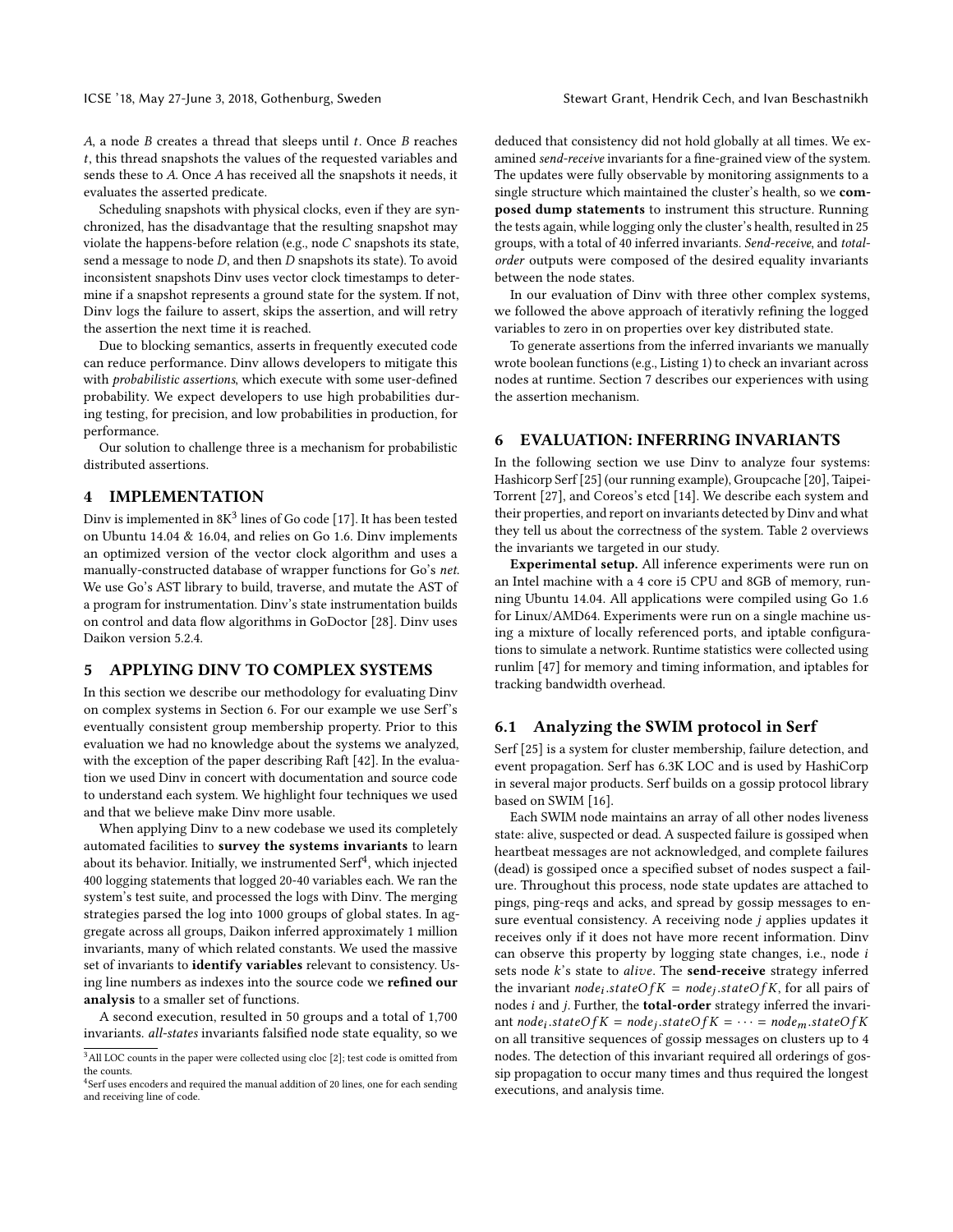<span id="page-6-0"></span>

| System and<br><b>Targeted property</b> | Dinv-inferred invariant                                                                                                                               | Description                                                                                                        |
|----------------------------------------|-------------------------------------------------------------------------------------------------------------------------------------------------------|--------------------------------------------------------------------------------------------------------------------|
| Serf<br>Eventual consistency           | $\forall$ nodes <i>i</i> , <i>j</i> , <i>NodeState</i> <sub><i>i</i></sub> = <i>NodeState</i> <sub><i>i</i></sub>                                     | Nodes distribute membership changes correctly.                                                                     |
| Groupcache<br>Key ownership            | $\forall$ nodes <i>i</i> , <i>j</i> , <i>i</i> $\neq$ <i>j</i> ,<br>$OwnedKeys_i \cap OwnedKeys_i = \emptyset$                                        | Nodes are responsible for disjoint key sets.                                                                       |
| Kademlia<br>Log. resource resolution   | $\forall$ request r, $\sum$ (msgs for r) $\leq$ log( peers )                                                                                          | All resource requests must be satisfied in no more than<br>$O(log(n))$ messages.                                   |
| Kademlia<br>Minimal distance routing   | $\forall$ key k, node x,<br>if XOR $(k, x)$ minimal, then x stores k                                                                                  | DHT nodes stores a value only if its ID has the minimal XOR<br>distance in the cluster to the value ID.            |
| Raft<br>Strong leader principle        | $\forall$ follower <i>i</i> , len(leader log) $\geq$ len( <i>i</i> 's log)                                                                            | All appended log entries must be propagated by the leader.                                                         |
| Raft<br>Log matching                   | $\forall$ nodes <i>i</i> , <i>j</i> , if <i>i</i> -log[c] = <i>j</i> -log[c] $\rightarrow$<br>$\forall (x \leq c), i\text{-log}[x] = j\text{-log}[x]$ | If two logs contain an entry with the same index and term,<br>then the logs are identical in all previous entries. |
| Raft<br>Leader agreement               | If $\exists$ node <i>i</i> , s.t. <i>i</i> leader, then $\forall j \neq i$ , <i>j</i> follower                                                        | If a leader exists, then all other nodes are followers.                                                            |

Table 2: Invariants listed by system, their corresponding distributed state invariants, and descriptions.

In instrumenting network calls, two code paths had to be considered, one for TCP and one for UDP. Dinv's automatic instrumentation worked for UDP. In the TCP case custom stream decoding prevented automatic instrumentation; instead, we wrote 20 LOC to insert/extract vector clocks.

We setup an execution environment where nodes were periodically partitioned to force frequent propagation of membership updates. Observing 3-4 nodes in an execution with 100 such partitions resulted in Dinv inferring all invariants. We were also able to observe and gather similar results about Serfs' behavior in more complex executions, i.e., round-robin partitions.

An execution with 100 partitions was running for 24 minutes<sup>[5](#page-6-1)</sup> and produced 1.6 MB of log files, which Dinv analyzed in less than 2 minutes. The results and lack of contradicting invariants leaves us confident that Serf's update dissemination is correct.

### <span id="page-6-2"></span>6.2 Analyzing Groupcache

Groupcache is an open source Go implementation of memcached, written in 1786 LOC [\[20\]](#page-10-11). Groupcache nodes act as both clients and servers for key requests. Like memcached, Groupcache assigns key ownership to nodes, but nodes hold no state apart from multiple caches. Each node is responsible for a unique set of keys which it owns exclusively.

Groupcache requires users to provide a Getter function which maps keys to values. Get messages are encoded using Protobuf and exchanged over HTTP. Protobuf encapsulates Go's standard networking library, making the calls invisible to Dinv's vector clock instrumentation. We manually augmented the HTTP header with vector clocks, which required 6 additional LOC.

Because of Groupcache's static key partitioning, the invariant node<sub>1</sub> may be seen the contract of the sequences. Our Groupcache test program  $\textit{keys} \neq \textit{node}_j.\textit{keys}$  holds globally at all times, and not on  $\textit{zeros}$  protocol-specific sequences. Our Groupcache test program was run on configurations of 2–8 nodes, each of which requested 2K keys. Dinv detected the central key distribution property (see Table [2\)](#page-6-0) with each merging strategy. Here all-states provides the strongest evidence of the invariants correctness, as the key ownership can be demonstrated to hold on all observable global states.

The key ownership property was quickly identified with Dinv by a third-year undergraduate student, who had little experience with Dinv or Groupcache.

### 6.3 Analyzing Taipei-Torrent

Taipei-Torrent is an open source BitTorrent client and tracker. Its client program uses Nictuku's implementation of the Kademlia distributed hash table (DHT) protocol to resolve peer and resource queries [\[29,](#page-10-29) [40\]](#page-10-30). Taipei-Torrent and Nictuku are implemented in 5.8K and 4.9K LOC, respectively.

Kademlia uses a virtual binary tree routing topology structured on unique IDs to resolve resources and peers. Peers maintain routing information about a single peer in every sub-tree on the path from their location to the root of the tree. Kademlia has 2 primary types of messages: Store and Find\_Value.

Store instructs a peer to store a value. Find\_Value resolves requests for stored values. A peer's response to a Find\_Value query is the list of peers on its sub-tree with the closest XOR distances to the requested value. Find\_Value is executed iteratively on the peer list until the value is found. These queries are resolved within  $O(log(|\text{peers}|))$  where  $|\text{peers}|$  is the total number of peers.

We automatically injected vector clocks into Taipei-Torrent in 3s. Manual logging functions were used because variables containing routing information were not readily available. We introduced our own counter with 2 lines of code to track the number of Find\_Value messages propagated in the cluster. Taipei-Torrent has sparse communication between nodes; the result is a large space of partial orderings. Lattices built from the traces of Taipei-Torrent consisted of 20–100 million points. Log analysis took upwards of 15 minutes, with an upper limit of 2 hours, requiring frequent writes to disk as the lattice exceeded available memory. Dinv succeeded in analyzing these executions, although the communication pattern was a challenge for our techniques. Lattice inflation limited our analysis to executions with at most 7 peers.

Kademlia specifies that peers must store and serve resources with the minimum XOR distance to their IDs. Further, Find\_Value

<span id="page-6-1"></span><sup>&</sup>lt;sup>5</sup>Serf was given 7 seconds after and before each partition to detect and propagate membership changes.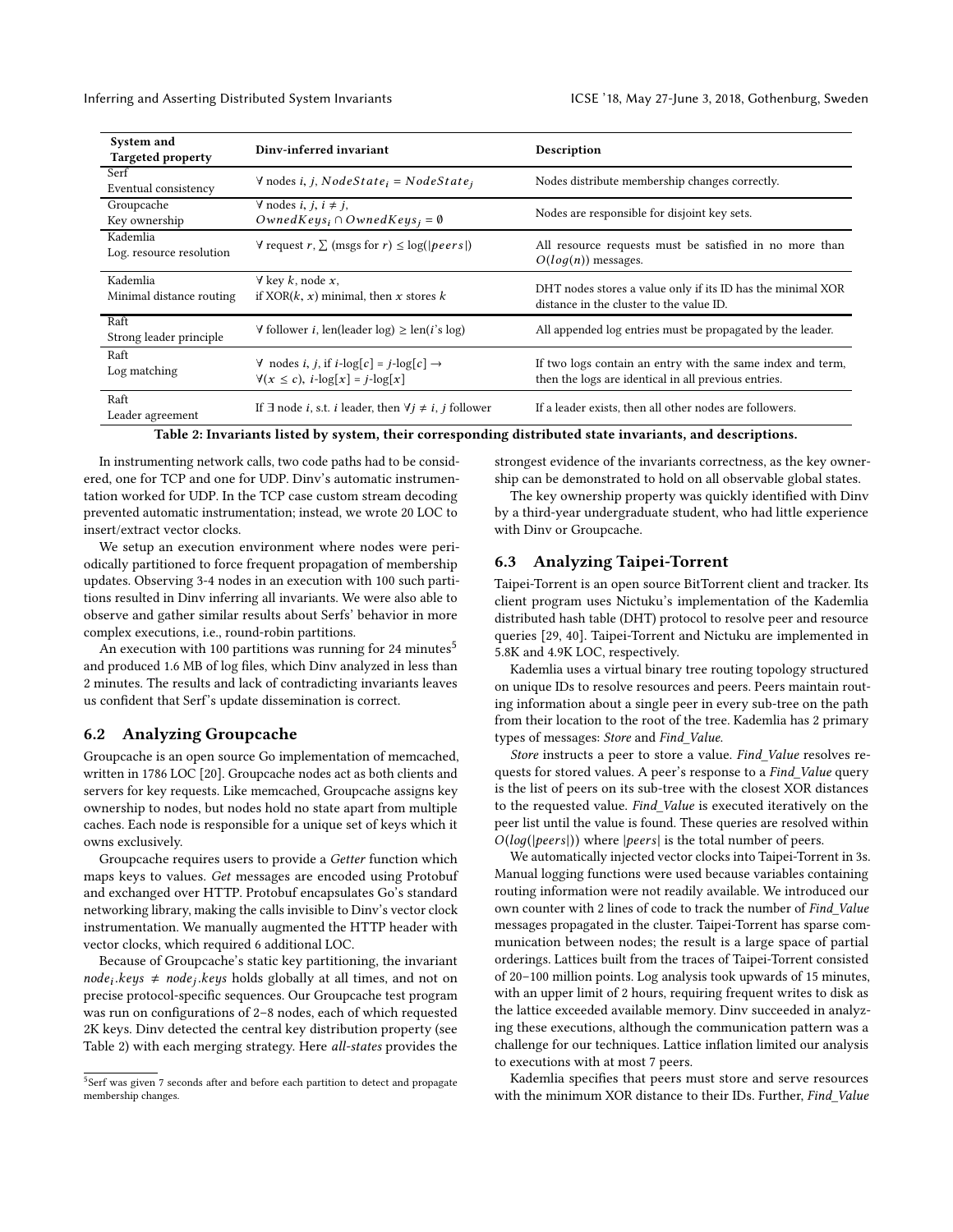ICSE '18, May 27-June 3, 2018, Gothenburg, Sweden Stewart Grant, Hendrik Cech, and Ivan Beschastnikh

requests must resolve to the minimum distance peer. To test the correctness of Find\_Value requests we added a 5 line function which output the minimum distance of the peers and resources in the routing table and logged it. To test routing we ran clusters with 3–6 peers using a variety of topologies by controlling peer IDs. We logged state after the results of a Find\_Value request were added to a peer's routing table. On each execution we found that  $\forall$  peers i, j, This invariant, in conjunction with  $O(Log(n))$  message bound, pro-<br>This invariant, in conjunction with  $O(Log(n))$  message bound, pro $min\_distance = peer_j.min\_distance$  in all total-order groups.<br>invariant in conjunction with  $O(Lo(n))$  message bound provides strong evidence for the correctness of Nictuku's implementation of Kademlia.

#### 6.4 Analyzing etcd Raft

Etcd is a distributed key-value store which relies on the Raft consensus algorithm [\[42\]](#page-10-13). Raft specifies that only leaders serve requests, and followers replicate a leader's state. Followers use a heartbeat to detect leader failure, starting elections on heartbeat timeouts. Etcd is used by applications such as Kubernetes [\[32\]](#page-10-31), fleet [\[13\]](#page-10-32), and locksmith [\[15\]](#page-10-33), making the correctness of its consensus algorithm paramount to large tech companies such as eBay. Etcd Raft is implemented in 144K LOC.

Etcd uses encoders to wrap network connections, so manual vector clock instrumentation was required. Log analysis took between 10-15s. Etcd was controlled using scripts. One to launch a clusters of 3-5 nodes, another to partition nodes, and one to issue a 30s YCSB-A workload (50% put, 50% get requests) [\[11\]](#page-10-34).

Strong leadership. An integral property of Raft is strong leadership: only the leader may issue an append entries command to the rest of the cluster. This property manifests itself in a number of data invariants. A leader's log should be longer than the log of each follower. Further, the leader's commit index, and log term should be larger than that of the followers. We logged commit indices, and the length of the log. In each case the invariant leader.logsize  $\ge$  follower.logsize, and leader.commitIndex  $\ge$ follower.commitIndex was detected by the send-receive strategy. Log matching. Raft asserts "if two logs contain an entry with the same index and term, then the logs are identical in all entries up to the given index" [\[42\]](#page-10-13). This property is hard to detect explicitly because it requires conditional logic on arrays. We were able to detect that in all cases  $node_i$ .commitIndex =  $node_i$ .commitIndex  $\wedge$ <br>node: log[commitIndex] = node; log[commitIndex]  $\rightarrow$  node; log =  $node_j.log$  up to the *all-states grouping*. This shows that if any two node<sub>l</sub> log up to the *all-states grouping*. This shows that if any two nodes have the same log index and the value at that index match  $log[commitIndex] = node_j.log[commitIndex] \rightarrow node_i.log =$ <br>log up to the all-states grouping. This shows that if any two  $\frac{1}{2}$  nodes have the same log index, and the value at that index match, their entire logs match; this is evidence of the log matching property. Leadership agreement. At most one leader can exist at a time in an unpartitioned network, and all unpartitioned members of a cluster must agree on a leader after partitioning. By logging leadership state variables when leadership was established, we were able to derive that:  $node_i state = Leader \rightarrow \forall j node_j. leader = node_i$ <br> $\wedge \forall i \neq j$ , node, state = Follower. These invariants were detected in  $\wedge \forall j \neq i$ , node<sub>j</sub> state = Follower. These invariants were detected in hoth *send-receive* and *total-order* groups. This indicates that ofter both send-receive and total-order groups. This indicates that after the partition occurred, all nodes agree on a leader, and that all nodes but the leader are followers.

Strong leadership, log matching, and leadership agreement are invariants of a correct Raft implementation. By checking their existence, we produced strong evidence for the correctness of etcd Raft.

<span id="page-7-1"></span>

| Raft invariant       | LOC | $P = 1.0$ | $P=0.1$ | $P=0.01$ |
|----------------------|-----|-----------|---------|----------|
| Strong leadership    | 11  | 0.07      | 0.05    | 2.96     |
| Leadership agreement | 13  | 0.36      | 0.34    | 6.75     |
| Log matching         | 72  | 2.22      | 4.35    | 6.07     |

Table 3: LOC to implement and time (sec) to detect an invariant violation with probabilistic asserts.

Further, we have shown Dinv's ability to detect useful properties over distributed state of large and non-trivial system.

### <span id="page-7-0"></span>7 EVALUATION: ASSERTING INVARIANTS

Dinv-inferred invariants can be used for comprehension. However, they can also be converted into assertion predicates to find regression errors at runtime. Here we detail how we used the Dinv assert mechanism to check the inferred etcd Raft invariants at runtime.

We developed distributed assertions for each of etcd's invariants. We then evaluated the ability of these assertions to find bugs by using them with buggy versions of Raft. For this we manually created three bugs, each of which violates one of the three Raft invariants. All bugs cause a violation without causing Raft to crash, or impact its ability to serve client requests. That is, each bug produces silent errors and is difficult to detect.

Strong leadership bug. In Raft only the leader may issue the command to append entries to a replicated log. In our two line bug an unauthorized follower broadcasted append entries, and committed to its own log. Raft's algorithm tolerates this bug because the leader has authority to overwrite followers logs. However, once a leader has written to disk in a term, the system expects that all followers' logs are synchronized. Etcd does not verify synchronization so the bug causes the leader to perpetually issue log correction messages to the buggy follower. The invariant for strong leadership is that the leaders log size is greater than all the followers' logs if the leader has committed in the current term.

Leadership agreement bug. If a leader exists in a given term, all nodes must agree on this leader for leadership agreement to hold. We introduced a 4-line bug which caused followers to randomly select a leader from their list of peers post election. Etcd continues to execute with this bug. However, followers periodically time out waiting for messages from a false leader and initiate a new election. In a non-buggy execution if any two nodes agree on a leader for a given term then they agree on the same leader.

Log matching bug. Log matching is critical to etcd's fault tolerance. If log matching does not hold etcd's key value store returns inconsistent results depending on which node is the leader. Etcd assumes that all log entries written to disk are correct. To violate the log matching invariant we injected a 7-line bug to corrupt a committed log at a random place and time. With this bug etcd executes as normal and assumes that the nodes' logs are correct. The log matching invariant states that if any two nodes have an entry with the same term, index, and data, then all prior log entries match.

Table [3](#page-7-1) shows our experimental results. Assertions for above invariants ranged in size. Log matching was the most complex (72 LOC): checking it requires a comparison of logs from every pair of nodes. The assertion iterates through all pairs of node logs, checking them for inconsistencies. The other two assertions were expressed in under 15 LOC.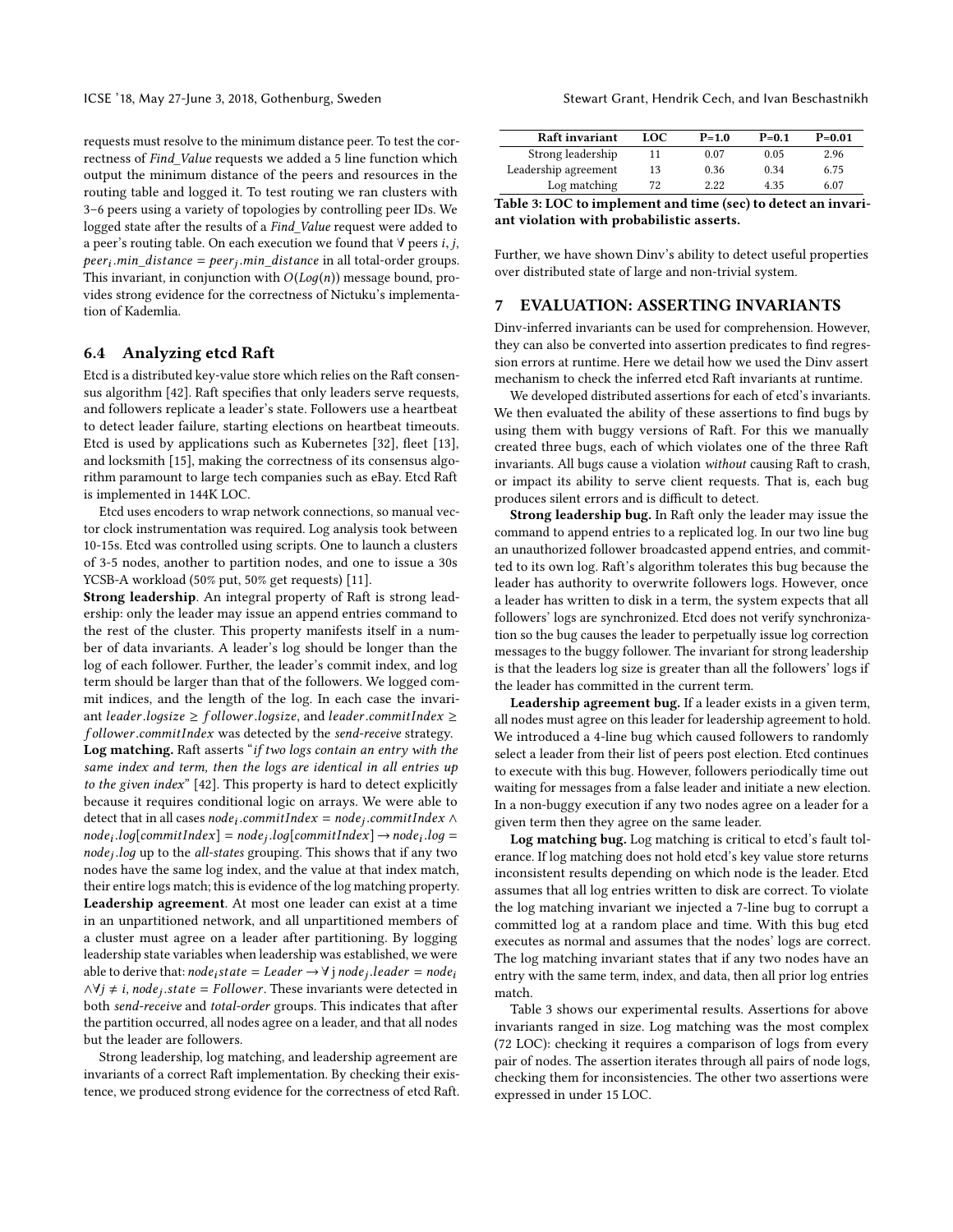<span id="page-8-1"></span>

| Number of<br>annotations | Executed<br>annotations | Log size<br>(MB) | Runtime<br>(s) | Runtime<br>overhead % |
|--------------------------|-------------------------|------------------|----------------|-----------------------|
| 0                        | $\Omega$                | 0                | 2.66           | $\theta$              |
|                          | 2.8K                    | 3.2              | 2.70           | 1.5                   |
| 2                        | 5.6K                    | 4.3              | 2.77           | 4.0                   |
| 5                        | 14K                     | 9.7              | 3.01           | 12.9                  |
| 10                       | 28K                     | 18.0             | 3.31           | 24.3                  |
| 30                       | 85K                     | 51.7             | 4.48           | 68.0                  |
| 100                      | 261K                    | 167.9            | 7.66           | 187.5                 |

Table 4: Impact of Dinv annotations on Raft performance.

We ran Raft with each bug and used assertions with probabilities of 1.0, 0.1, and 0.01. We measured the average time delay between the instant a bug was injected and when it was detected. We found that all asserts found the bugs, but they took longer with lower probabilities. Considering the severity of these bugs, we believe that the delay of a few more seconds to detect the problem is reasonable (given no other alternative). We discuss the associated decrease in overhead with using probabilistic assertions in Section [8.1.](#page-8-0)

# 8 EVALUATION: DINV OVERHEAD

Dinv imposes several overheads. These include the time to instrument the system, runtime and network overheads due to logging and injected vector clocks, and the running time of the dynamic analysis that Dinv must perform on the collected logs. This section details these overheads.

Static analysis runtime. To benchmark the performance of Dinv's static analysis (detecting networking calls, adding logging code, etc) we used etcd Raft, which contains 144K LOC and thousands of variables. We measured instrumentation time with increasing counts of randomly located dump annotations. Instrumentation time remained constant at 3s until 4K annotations at which point it increased slightly to 3.2s. At 64K annotations (far beyond practical use) runtime was 4.7s.

Logging overhead. Logging state at runtime slows down the system. We instrumented etcd Raft with increasing number of logging statements, each one logging 7 variables. We benchmarked a cluster with 3 nodes, and a YCSB-A workload. Each cluster was run 3 times and we averaged the total running time. Table [4](#page-8-1) shows a linear relationship between the number of logging statements and runtime. In practice just two annotations were sufficient to detect the Raft invariants. The average execution time of a single logging statement is 20 microseconds. In our local area network with a round trip time of 0.05ms while running etcd with 1 second timeouts we can introduce approximately 50K logging statements per node before perturbing the system.

Bandwidth overhead. Vector clocks introduce bandwidth overhead. Each entry in Dinv's vector clocks timestamp has two 32 bit integers: one to identify the node, and the other is the node's logical clock timestamp. The overhead of vector clocks is a product of the number of interacting nodes in an execution and the number of messages: 64bits  $\times$  nodes  $\times$  messages. To evaluate bandwidth overhead in a real system we executed etcd Raft using the setup above while varying the number of nodes. The bandwidths of all nodes was aggregated together for these measurements. We found that adding vector clocks to Raft slowed down the broadcast of heartbeats and caused a reduction in bandwidth of 10KB/s for all nodes in a 4 node cluster. At 5 nodes and above the bandwidth

<span id="page-8-2"></span>

| System<br>runtime (s) | Raft<br>log(MB) | Raft<br>analysis (s) | GCache<br>log(MB) | GCache<br>analysis (s) |
|-----------------------|-----------------|----------------------|-------------------|------------------------|
| 30                    | 5.1             | 12.7                 | 0.3               | 2.8                    |
| 60                    | 10.5            | 28.1                 | 0.3               | 3.0                    |
| 90                    | 13.7            | 35.9                 | 1.7               | 19.6                   |
| 120                   | 17.4            | 48.7                 | 1.4               | 21.2                   |
| 150                   | 22.5            | 68.8                 | 1.8               | 11.3                   |
| 180                   | 27.7            | 99.1                 | 2.1               | 18.6                   |

Table 5: Generated Dinv log size and Dinv's dynamic analysis running time for varying system run times, for two systems: etcd Raft and GroupCache (GCache).

overhead grew linearly with an overhead of 1KB/s for 5 nodes and 10KB/s for 6 nodes.

Dynamic analysis runtime. Dinv's dynamic analysis runtime is affected by the size of the log and the number of nodes in the execution. To measure its performance versus the length of execution, we analyzed etcd Raft and Groupcache. We exercised them by issuing 10 requests per second to each system. To demonstrate how Dinv's analysis performs with regard to the length of execution, we analyzed the resulting logs of 3 node clusters, which were run for intervals in increments of 30s. Results in Table [5](#page-8-2) show that Dinv's log analysis scales linearly with system running time.

To measure how analysis time is affected by the number of nodes in an execution we ran etcd for 30s, exercising it with 10 client requests per second and running clusters with increasing number of nodes. Our results show that Dinv's runtime grows exponentially with the number of nodes. We measured analysis times of 25s, 75s, and 725s for logs containing 4, 5, and 6 nodes, respectively. Dinv's runtime is exponential in the number of nodes due to the exponential growth of partial orderings our analysis techniques compute. This indicates that Dinv is currently limited to analyzing distributed systems with a small number of nodes.

### <span id="page-8-0"></span>8.1 Distributed assertions overhead

We evaluated the overhead of Dinv's assertion mechanism on Microsoft Azure. The setup consisted of 4 VMs (3 servers and 1 client), all running Ubuntu 16.04. The server VMs had 3.5GB of memory and a single core capable of performing 3200 IOPS. The client was used to saturate the servers and had 16 cores and 56GB of memory, and could perform 51200 IOPS. Below we measure the end-to-end latency of client requests to the etcd cluster.

We established a baseline using unmodified etcd. The system was exercised at 3 load levels: 100, 150, and 200 client request per second, each test was run for 100s. Each assert in Section [7](#page-7-0) was run under the same conditions. Assertions were placed in etcd's inner event loop which executed on every received message and timer event. On average 5 events occurred per client request. We also ran experiments with probabilistic asserts with two probabilities: P=0.1 and P=0.01 and measured the median slowdown in client request response times.

The greatest slowdown was incurred when asserts were placed at bottleneck program points. For example, asserting strong leadership with P=1.0 caused a 52x slowdown, as each client request was forced to wait for multiple asserts to execute. Using P=0.1 reduced this to 2.5x, and P=0.01 reduced it further to 1.02x. Leader agreement and log matching asserts were performed by followers, which are not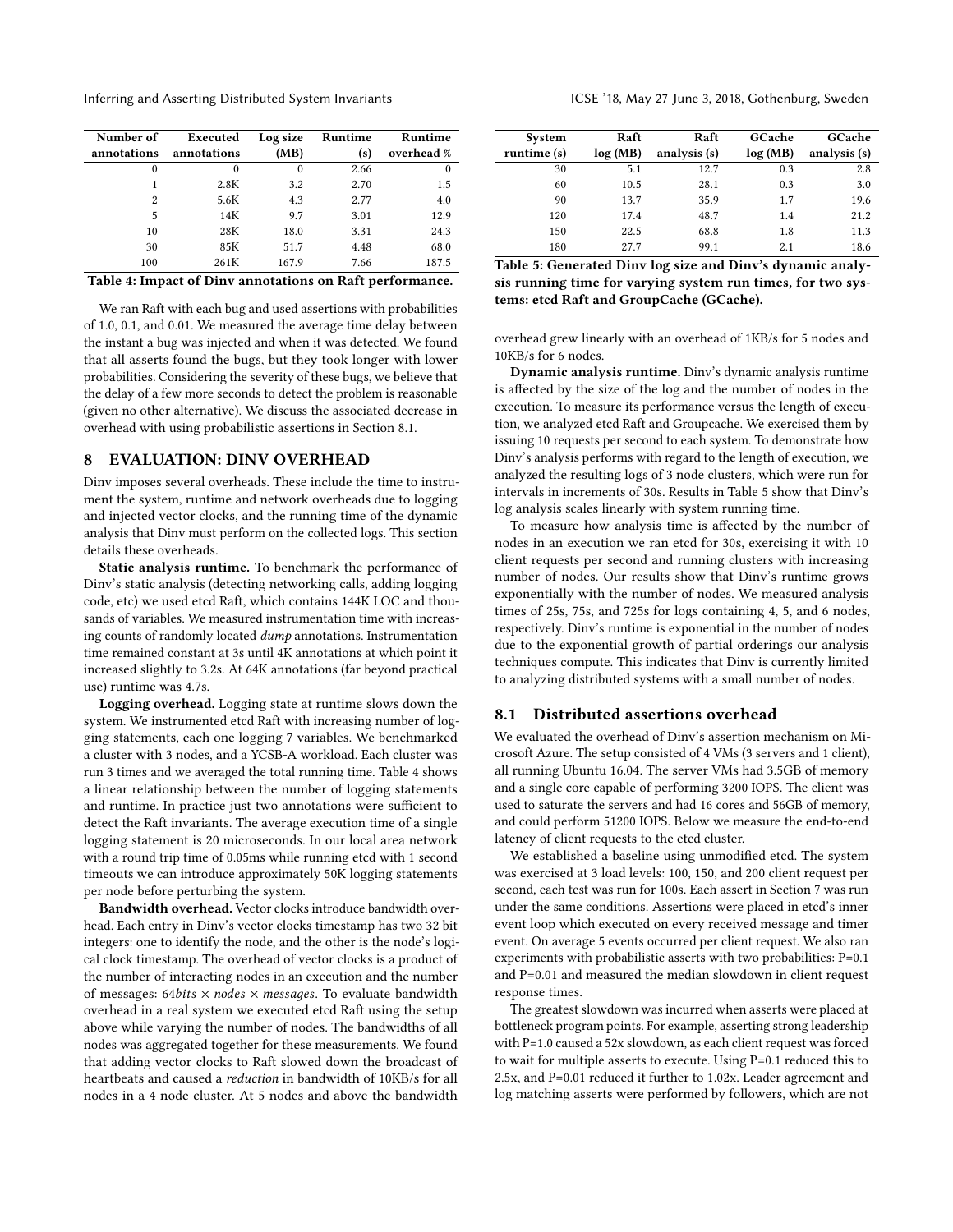on the critical path for client request processing. Both assertions with P=1.0 introduced only a 1.09x slowdown.

### 9 DISCUSSION

Effort in using Dinv. In our evaluation we considered four large distributed systems, none of which we were familiar with prior to this study. In each case we used all of the resources available to us (papers, source code, documentation) to understand the desired system properties and to interpret Dinv's output. As we had no prior knowledge about the four systems in our evaluation, and were successful in inferring interesting properties, we are confident that with proper training developers would be able to similarly instrument their systems.

Although we did not formally evaluate Dinv with developers, we do have two pieces of anecdotal evidence that Dinv is not difficult to use. First, graduate students with no prior distributed systems background successfully used Dinv on their systems in a distributed systems course. Second, Groupcache (Section [6.2\)](#page-6-2) was analyzed by an undergraduate student who was familiar with distributed systems but not with Dinv. After installing Groupcache and becoming familiar with its test suit, he was able to isolate the key distribution invariant within a workday. Although anecdotal, we believe these experiences indicate that Dinv is usable by developers. We plan to evaluate Dinv with developers in our future work.

Dynamic analysis. Dinv infers likely invariants because it is a dynamic analysis approach that only considers a finite set of system behaviors. The inferred invariants are not a verification of the system, but they could be used for runtime checking (as we demonstrated in Section [7\)](#page-7-0), or to bootstrap verification [\[41\]](#page-10-35).

Executions containing failures. Dinv's inference pipeline was designed to infer invariants from executions with no node failures. Dinv's assertion mechanism, however, can detect invariant violations even when failures occur.

# 10 RELATED WORK

Mining distributed systems information. Dinv is a specification mining tool that builds on Daikon [\[19\]](#page-10-8), which cannot mine distributed state invariants on its own. Daikon has been previously used to assist a theorem prover in verifying distributed algorithms by running over simulated execution traces [\[41\]](#page-10-35).

The closest work to Dinv is work by Yabandeh et al. [\[56\]](#page-10-5) who infer almost-invariants in distributed systems: invariants that are true in most cases. They also build on Daikon but the process of identifying variables to log, instrumenting the system, piecing together distributed cuts and composing logs from different nodes, is a manual process. Our approach actually instruments the system, computes ground states, and also checks invariants at runtime.

Other approaches that mine distributed/concurrent specifications produce symbolic message sequence graphs to group machines into classes based on similarities in their communication patterns [\[33\]](#page-10-36), LTL properties relating events between nodes [\[6\]](#page-10-37), and infer communicating finite state machines [\[5\]](#page-10-38). This prior work focuses on events and can trace its roots back to Cook and Wolf's original work that noted concurrency as a challenge [\[10\]](#page-10-39). None of these techniques can detect distributed data properties.

Other work mines a variety of distributed system information for SE purposes. For example, some work uses mining to detect dependencies [\[37\]](#page-10-40), anomalies [\[53,](#page-10-41) [55\]](#page-10-42), and performance bugs [\[48\]](#page-10-43).

Other analysis of distributed systems. Dynamic analysis of distributed systems has yielded several tools to aid developers. For example, DistIA [\[8\]](#page-10-44) implements impact analysis, Googles Dapper [\[51\]](#page-10-45) analyzes traces to produce call graphs and performance information, and lprof [\[59\]](#page-10-46) instruments Java bytecode with synchronized timestamps and uses logs to infer temporal properties.

Two prior tools use Daikon to derive invariants of networked and concurrent systems. InvarScope [\[23\]](#page-10-47) detects invariants in JavaScript applications, but does not generalize beyond client-server systems. Udon [\[34\]](#page-10-48) infers data invariants of multi-threaded programs where program state is shared between threads.

Monitoring systems such as Fay [\[18\]](#page-10-49) and Pivot tracing [\[38\]](#page-10-50) use dynamic instrumentation for real-time diagnosis of distributed systems by activating trace points at runtime. These tools do not infer properties from the traces they capture.

Formal methods for distributed systems. Unlike recent methods that use theorem proving to synthesize correct systems by construction [\[26,](#page-10-51) [50,](#page-10-52) [54\]](#page-10-53), our work is immediately applicable to existing production systems. Previous work also considers checking existing system implementations directly [\[31,](#page-10-54) [57\]](#page-10-6), or checking system properties at runtime or during program replay [\[22,](#page-10-55) [30,](#page-10-56) [35,](#page-10-7) [36,](#page-10-57) [45\]](#page-10-58).

Dinv also includes a runtime assertion checking mechanism. But, in contrast to prior work like D3S [\[35\]](#page-10-7), Dinv's mechanism schedules node state snapshots using synchronized physical clocks and uses probabilistic assertions to decrease overhead.

More fundamentally, previously work assumes that a developer can, and is willing to, specify properties of their system. By contrast, Dinv does not require the developer to formally specify their system and aims at elucidating the runtime properties of the system.

# 11 CONCLUSION

Distributed state is a key element of distributed systems that impacts consistency, performance, reliability, and other system features. However, distributed state is difficult to tease out, understand, and check. We presented a novel automated analysis approach to (1) identify distributed state, (2) instrument it and record it at runtime, (3) combine it using three different strategies, and (4) use it to infer likely distributed state invariants. We also introduced a lightweight probabilistic assertion mechanism to check distributed state invariants at runtime using real-time snapshots.

We realized our approach in Dinv, a tool for systems written in Go. We evaluated Dinv with four complex and widely used systems. Our evaluation demonstrates that Dinv can infer critical correctness properties of these systems, and that Dinv assertions can detect silent violations of these properties. For example, Dinv detected a violation of each of the three invariants of etcd Raft in under 7s with assertion overhead of just 1.02x.

Dinv is an open source tool [\[17\]](#page-10-14).

#### Acknowledgments

This work was supported in part by an NSERC Discovery Grant, Huawei, and the Institute for Computing, Information and Cognitive Systems (ICICS) at UBC.